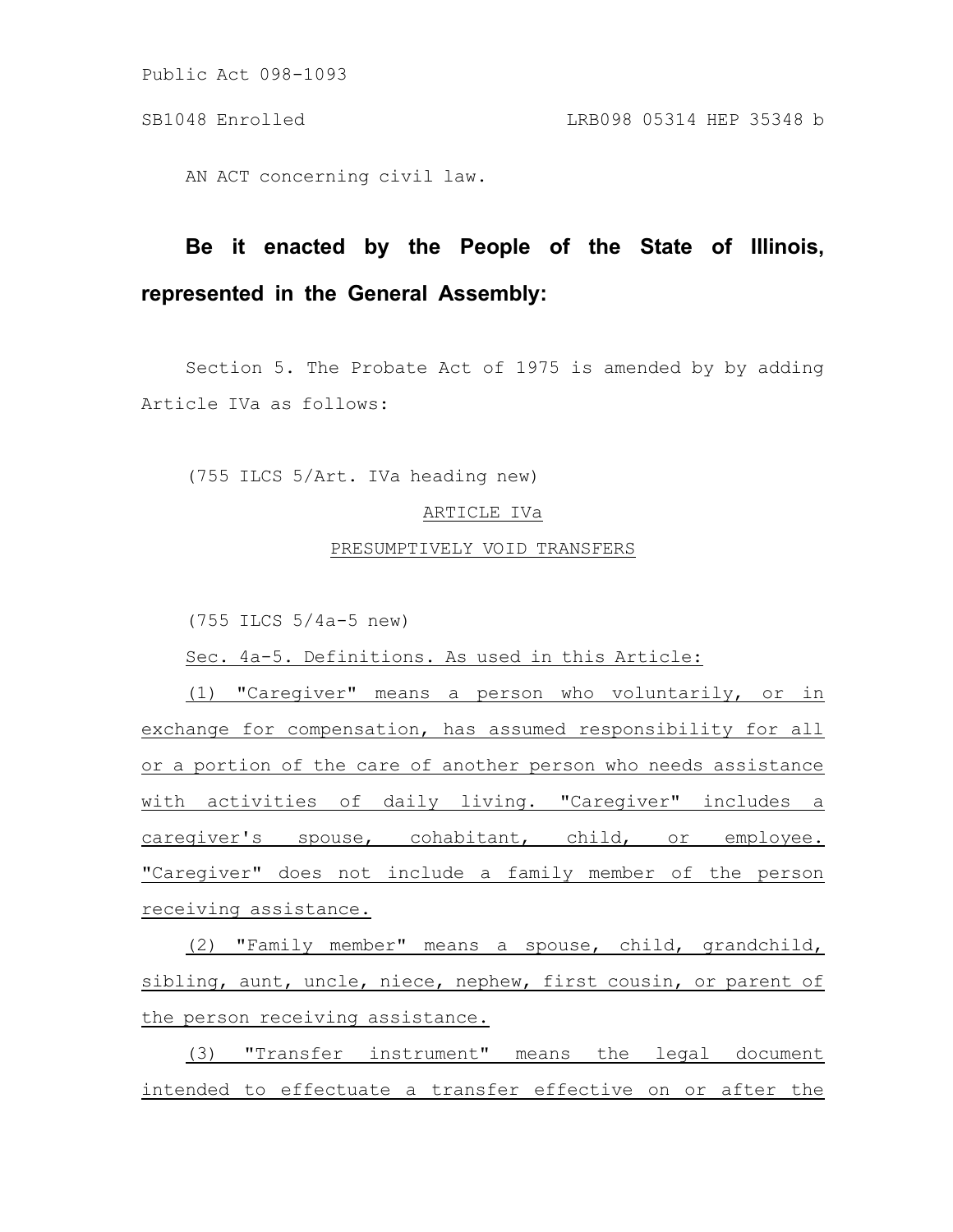transferor's death and includes, without limitation, a will, trust, deed, form designated as payable on death, contract, or other beneficiary designation form.

(4) "Transferee" means a legatee, a beneficiary of a trust, a grantee of a deed, or any other person designated in a transfer instrument to receive a nonprobate transfer.

(5) "Transferor" means a testator, settlor, grantor of a deed, or a decedent whose interest is transferred pursuant to a nonprobate transfer.

(755 ILCS 5/4a-10 new)

Sec. 4a-10. Presumption of void transfer.

(a) In any civil action in which a transfer instrument is being challenged, there is a rebuttable presumption, except as provided in Section 4a-15, that the transfer instrument is void if the transferee is a caregiver and the fair market value of the transferred property exceeds \$20,000.

(b) Unless a shorter limitations period is required by Section 8-1 or 18-12 of this Act, any action under this Section shall be filed within 2 years of the date of death of the transferor.

(755 ILCS 5/4a-15 new)

Sec. 4a-15. Exceptions. The rebuttable presumption established by Section 4a-10 can be overcome if the transferee proves to the court either: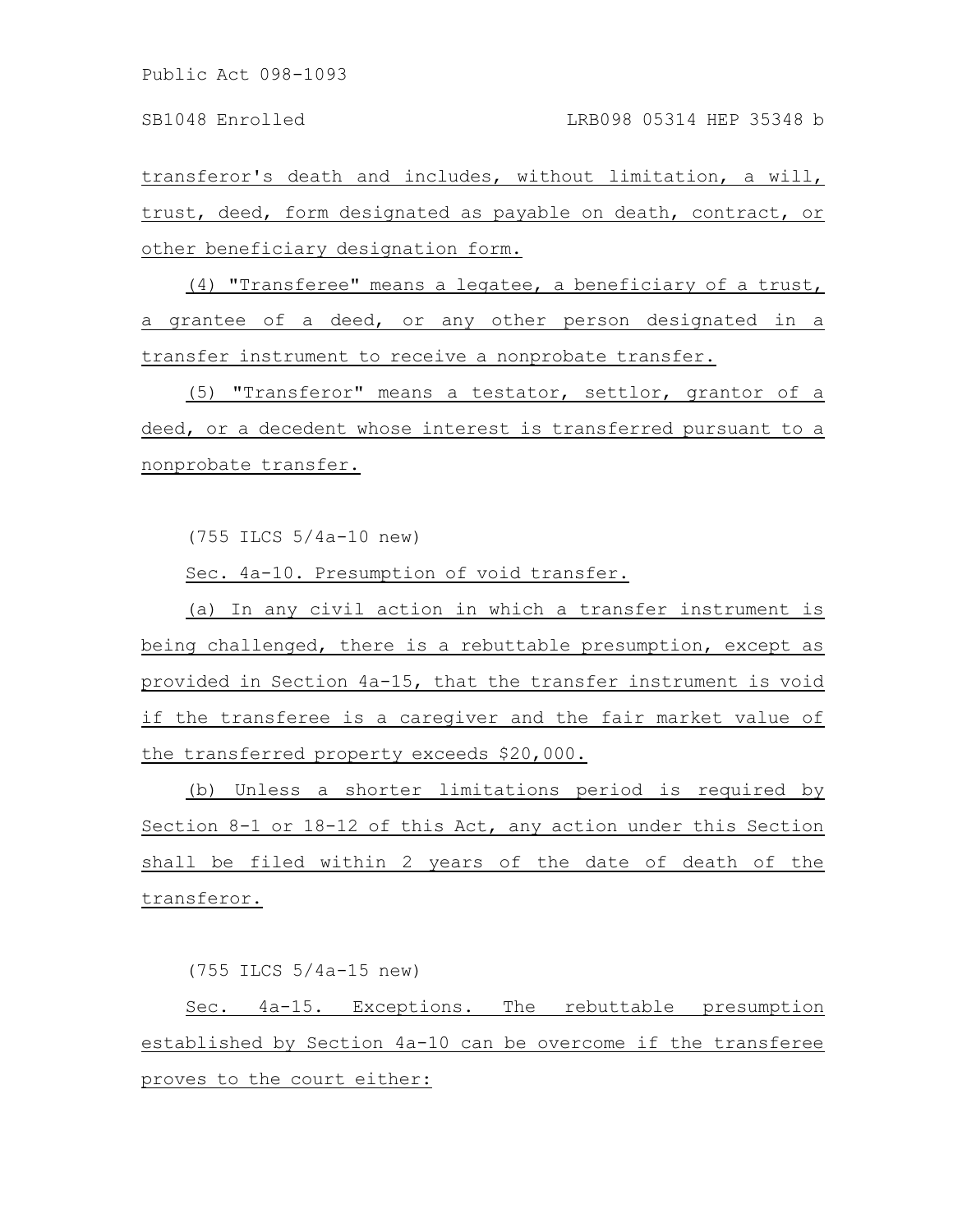### SB1048 Enrolled LRB098 05314 HEP 35348 b

(1) by a preponderance of evidence that the transferee's share under the transfer instrument is not greater than the share the transferee was entitled to under the transferor's transfer instrument in effect prior to the transferee becoming a caregiver; or

(2) by clear and convincing evidence that the transfer was not the product of fraud, duress, or undue influence.

(755 ILCS 5/4a-20 new)

Sec. 4a-20. Common law. The provisions of this Article do not abrogate or limit any principle or rule of the common law, unless the common law principle or rule is inconsistent with the provisions of this Article. Notwithstanding the limited definition of "caregiver" in Section 4a-5 of this Article, nothing in this Article precludes any action against any individual under the common law, or any other applicable law, regardless of the individual's familial relationship with the person receiving assistance. The provisions of this Article are in addition to any other principle or rule of law.

(755 ILCS 5/4a-25 new)

Sec. 4a-25. Attorney's fees and costs. If the caregiver attempts and fails to overcome the presumption under Section 4a-15, the caregiver shall bear the costs of the proceedings, including, without limitation, reasonable attorney's fees.